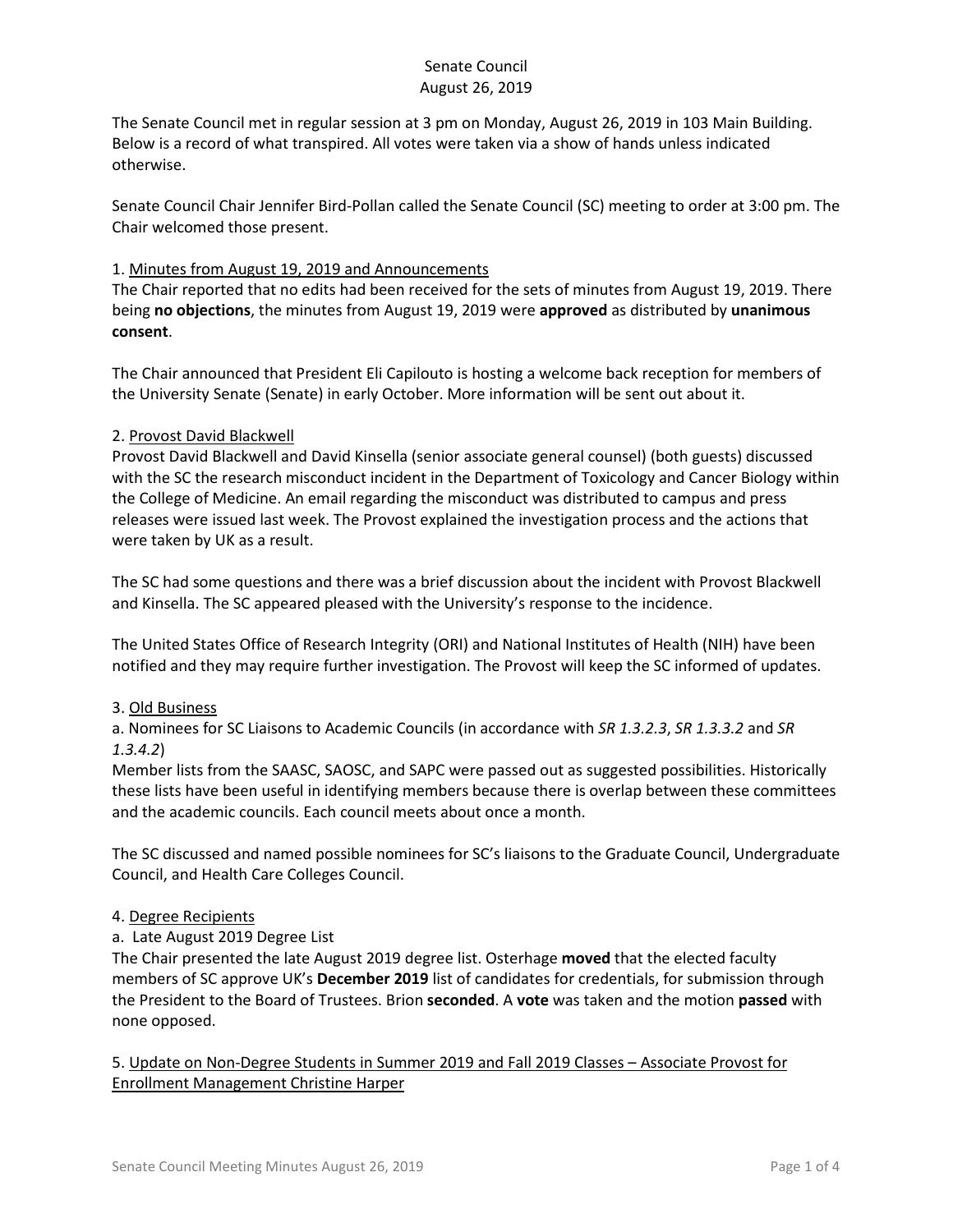The Chair received an email with data requested by the SC last week to see if any courses this summer with non-degree students enrolled had a wait list. The email was distributed to the SC right before the meeting. Osterhage and Grossman commented on the format of the spreadsheet; a summary of information would have been easier to understand. The Chair offered a summary from Harper's email. There were 988 sections offered this summer. Fifty-six of those courses had only one seat left, but none were completely full. There were no wait lists.

Christine Harper was unable to attend the SC meeting, but Kim Taylor (University Registrar) was present for questions. The SC had some questions and discussed the sorts of data they were interested in seeing. During discussion, Taylor said that there would be a request to SC members in the near future to allow non-degree students to enroll in courses prior to degree-seeking students. Taylor confirmed for the Chair that those dates had not been included in the University calendar for 2019-20 that the SC and Senate had already approved. The Chair noted that the Registrar's office would need to send forward a request to SC to approve the addition of registration dates for non-degree students.

The Chair asked SC members for information on what data they will want to see when being presented with the request to add a course registration date for non-degree students. There was additional discussion. Vincent commented that department chairs are made aware if degree-seeking candidates cannot get into classes, so it was not likely an issue for the fall semester.

The Chair said that a possible charge for the Senate's Academic Planning and Priorities Committee (SAPPC) will be discussed later in the meeting, to review any issues with non-degree students. The SAPPC can send further questions and requests for data to Christine Harper at that time.

The Chair requested the same data for the fall 2019 semester when it becomes available, so that SC can review that information when the Registrar's office requests the course registration change for nondegree students.

6. Update on CIP Changes - Assistant Provost for Strategic Planning and Institutional Effectiveness The Chair reminded the SC that the Office of Strategic Planning and Institutional Effectiveness was authorized to make CIP Code changes to programs when there was no other change to be made, and that the SC had requested an annual report of these changes.

Annie Davis-Weber presented the summary of CIP code changes that her office has made over the last year. There were six CIP code changes total. Four of those changes came at the request of the programs and two came through other processes. One was changed due to a change in definition of CIP Codes and the other was changed because CPE informed UK that the current CIP code was not valid for a four-year institution.

These updates will be shared with the University Senate at their first meeting.

# 7. Proposed Change to 2019-20 University Calendar (Last Day for December Graduates to Sit for a Final Examination)

The Chair explained that the Graduate School (GS) would like to make a change to the 2019-20 University Calendar. Due to a clerical error, the last day for December graduates to sit for a final was scheduled on the Thanksgiving holiday (November 28, 2019). The GS would like to change this date to Tuesday, November 26, 2019.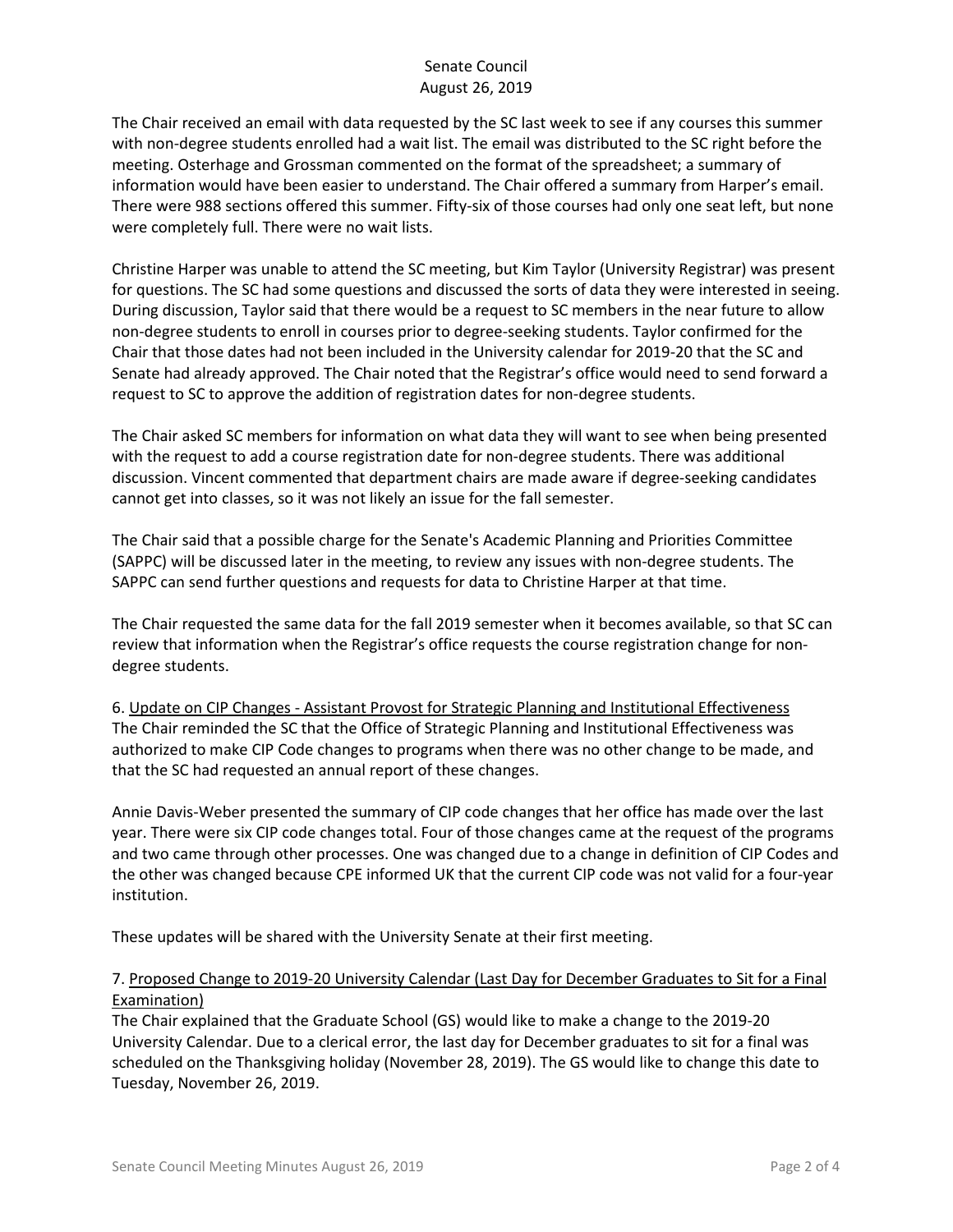Concerns were raised that the last day for December graduates to sit for final exams was happening earlier in the semester than the usual Thursday before Dead Week. There was support for changing the date from the proposed November 26, 2019 to December 5, 2019.

Grossman **moved** to change the last day for December graduates to sit for a final exam to be moved from November 26, 2019 to December 5, 2019. Brion **seconded**. After some discussion a **vote** was taken and the motion **passed** with one opposed.

8. Nominees for Health Care Colleges Code of Professional Student Conduct Appeals Board (HCCCAB) The Chair visited the Medicine Faculty Council last week and asked them for nominees, but she didn't receive any from them. The Chair then asked the SC for suggestions and they approved a list of about 30 faculty members.

The SC also suggests that the terms be staggered for the HCCCAB.

9. Phased Retirement Survey for Members of Staff Senate and University Senate The Chair, at the request of the SC last year, asked President Capilouto about making changes to the *Administrative Regulations* so that the position of faculty trustee could be filled by someone who is on phased retirement. The President asked for more information about this potential change and wanted to know what the staff thinks about it.

A draft survey was created in order to ask faculty senators and staff senators their opinion about allowing someone on phased retirement to serve as trustee. It was shared with the SC and Jon Gent (Staff Senate chair).

Gent consulted the Executive Committee of the Staff Senate for their opinions regarding staff members on phased retirement serving as trustee. Gent informed the Chair that the Staff Senate Executive Committee does not support allowing a staff member on phased retirement to serve as trustee. There were a few comments suggesting that even if the issue of a trustee on phased retirement would not move forward, the Senate could change its rules to allow less-than-full-time faculty to serve as senators.

There was discussion among the SC about options. Brion **moved** to add the survey option to the next Senate meeting and ask senators to get feedback from their constituents on allowing faculty on phased retirement to serve in the Senate. The survey would then be sent only to sentors and they would fill it out according the feedback they have received. Cross **seconded**. Discussion continued.

Grossman **moved** to table the motion until the next meeting, to sort through the questions raised during the discussion. Vincent **seconded**. A **vote** was taken and the motion **passed** with none opposed. The Chair said she would place the issue on the SC agenda for September 16.

# 10. Tentative Senate Agenda for September 9, 2019

The proposed agenda was presented to the SC. Grossman asked if there were any agenda items that were left from last year; the Chair responded that there were not. Hamilton **moved** to approve the Senate agenda for September 9, 2019. Grossman **seconded**. A **vote** was taken and the motion **passed** with none opposed.

11. Proposed Charge to Senate's Academic Planning and Priorities Committee (SAPPC) Regarding Faculty Experiences with Non-Degree Student Enrollment